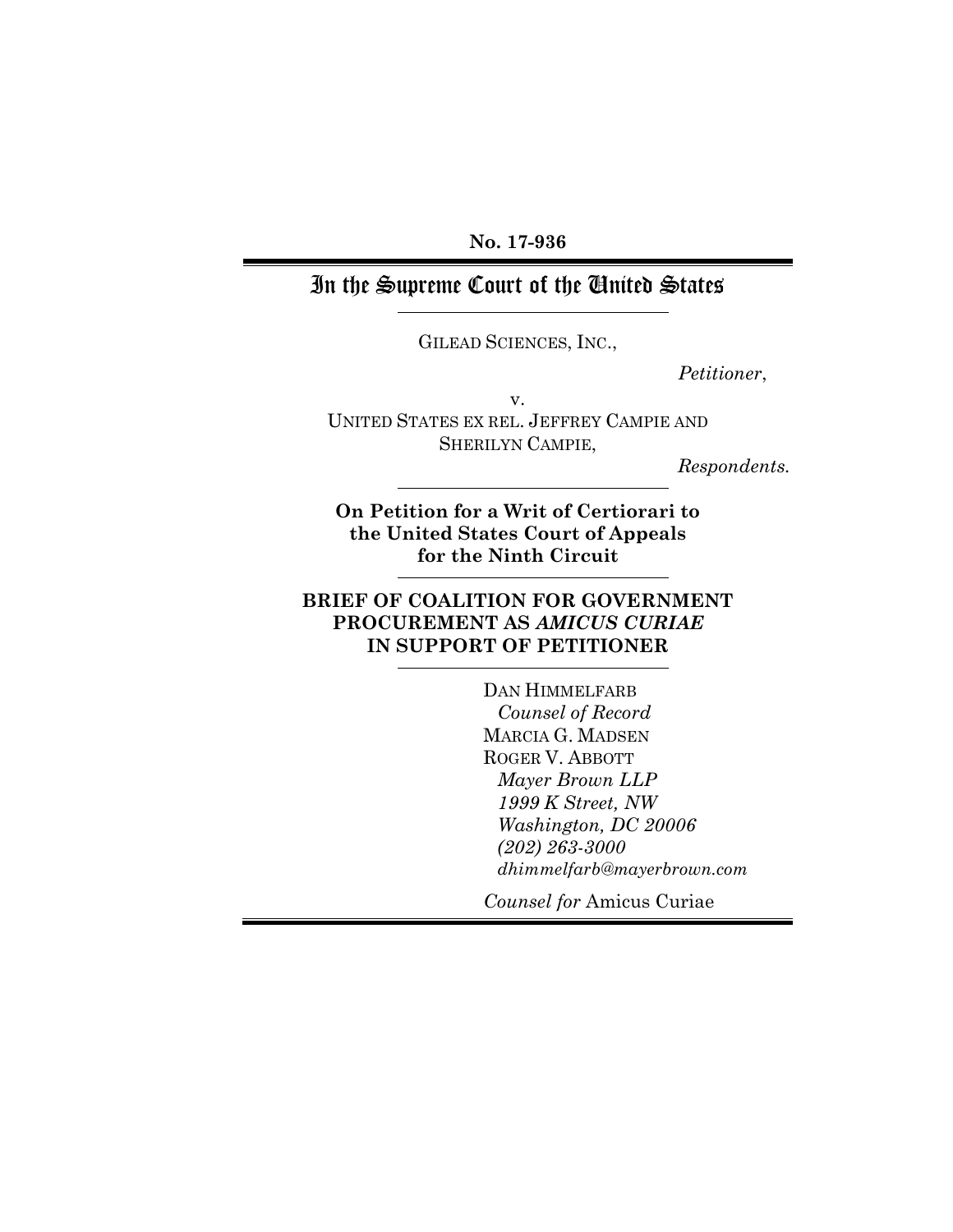# **TABLE OF CONTENTS**

| INTEREST OF AMICUS CURIAE 1                                                                                                                                                                                                                                   |
|---------------------------------------------------------------------------------------------------------------------------------------------------------------------------------------------------------------------------------------------------------------|
| INTRODUCTION AND SUMMARY OF                                                                                                                                                                                                                                   |
|                                                                                                                                                                                                                                                               |
|                                                                                                                                                                                                                                                               |
| A. Government Contracting Is a Regulated<br><b>Business Relationship That Requires</b><br>Agencies To Make Complex Policy<br>5                                                                                                                                |
| B. Failure To Strictly Enforce <i>Escobar's</i><br><b>Materiality Standard Enables</b><br>Opportunistic Relators To Second-Guess<br><b>Agency Policy Decisions And Interferes</b><br>With The Ability Of Agencies To<br>Manage Relationships With Contractors |
| C. Dismissal When The Government<br>Acquiesces To The Purported<br>Misconduct Without Any<br>Contemporaneous Reservation Balances<br>The Interests Of Defendants, Agencies,<br>And The Enforcement Community11                                                |
|                                                                                                                                                                                                                                                               |

i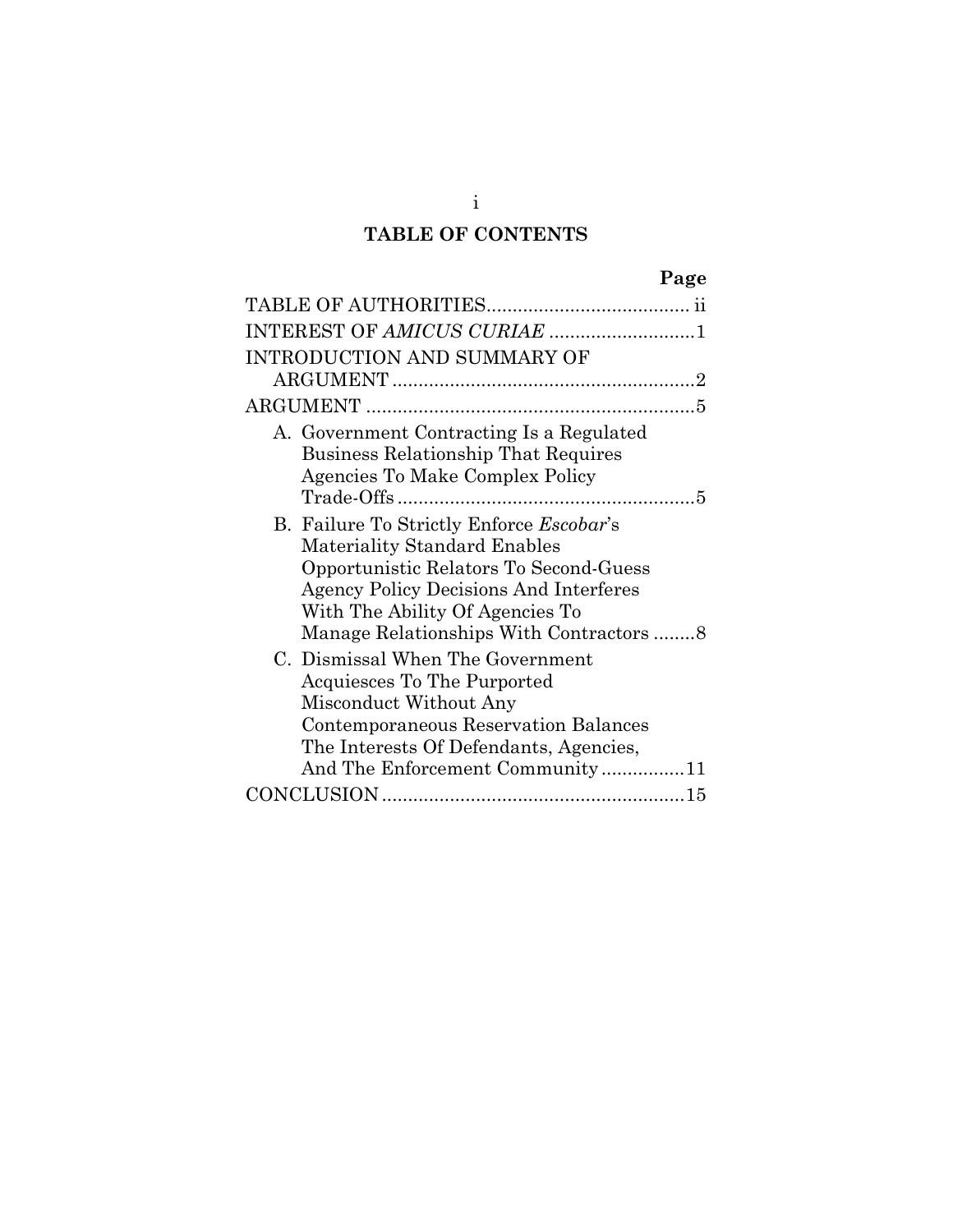# <span id="page-2-0"></span>**TABLE OF AUTHORITIES**

**Page(s)**

### **Cases**

| $D'Agostino$ v. ev3, Inc., 845 F.3d 1                                                 |
|---------------------------------------------------------------------------------------|
| Federal Crop Ins. Corp. v. Merrill,                                                   |
| United States ex rel. Harman v. Trinity<br><i>Indus. Inc.</i> , 872 F.3d 645          |
| United States ex rel. Petratos v. Genen-<br>tech Inc., 855 F.3d 481 (3d Cir. 2017) 14 |
| Universal Health Services v. United<br>States ex rel. Escobar, 136 S. Ct.             |
| <b>Statutes and Regulations</b>                                                       |
| Anti-Kickback Act of 1986, 41 U.S.C.                                                  |
| Bipartisan Budget Act of 2015, Pub. L.                                                |
|                                                                                       |
| Buy American Act, 41 U.S.C. § 8301                                                    |
|                                                                                       |

ii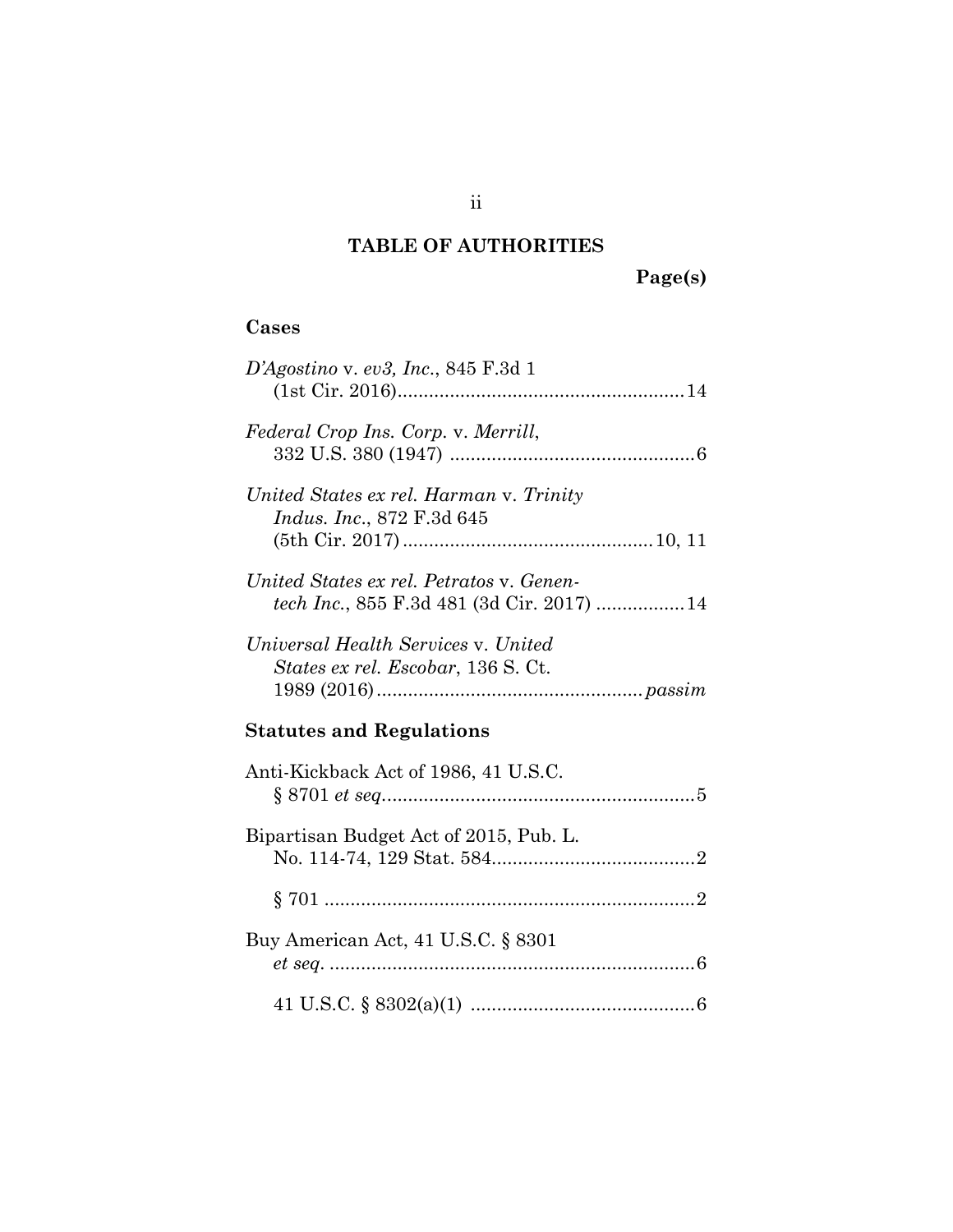### **TABLE OF AUTHORITIES—continued**

# **Page(s)**

| False Claims Act, 31 U.S.C. § 3729               |  |
|--------------------------------------------------|--|
|                                                  |  |
|                                                  |  |
| Truth in Negotiations Act, 10 U.S.C.             |  |
|                                                  |  |
|                                                  |  |
| Federal Acquisition Regulation,                  |  |
|                                                  |  |
|                                                  |  |
|                                                  |  |
| FAR 30.201-4(b), 48 C.F.R. § 30.201-             |  |
| FAR Part 31, 48 C.F.R. § 31.000<br>$et\ seq. 38$ |  |
|                                                  |  |

iii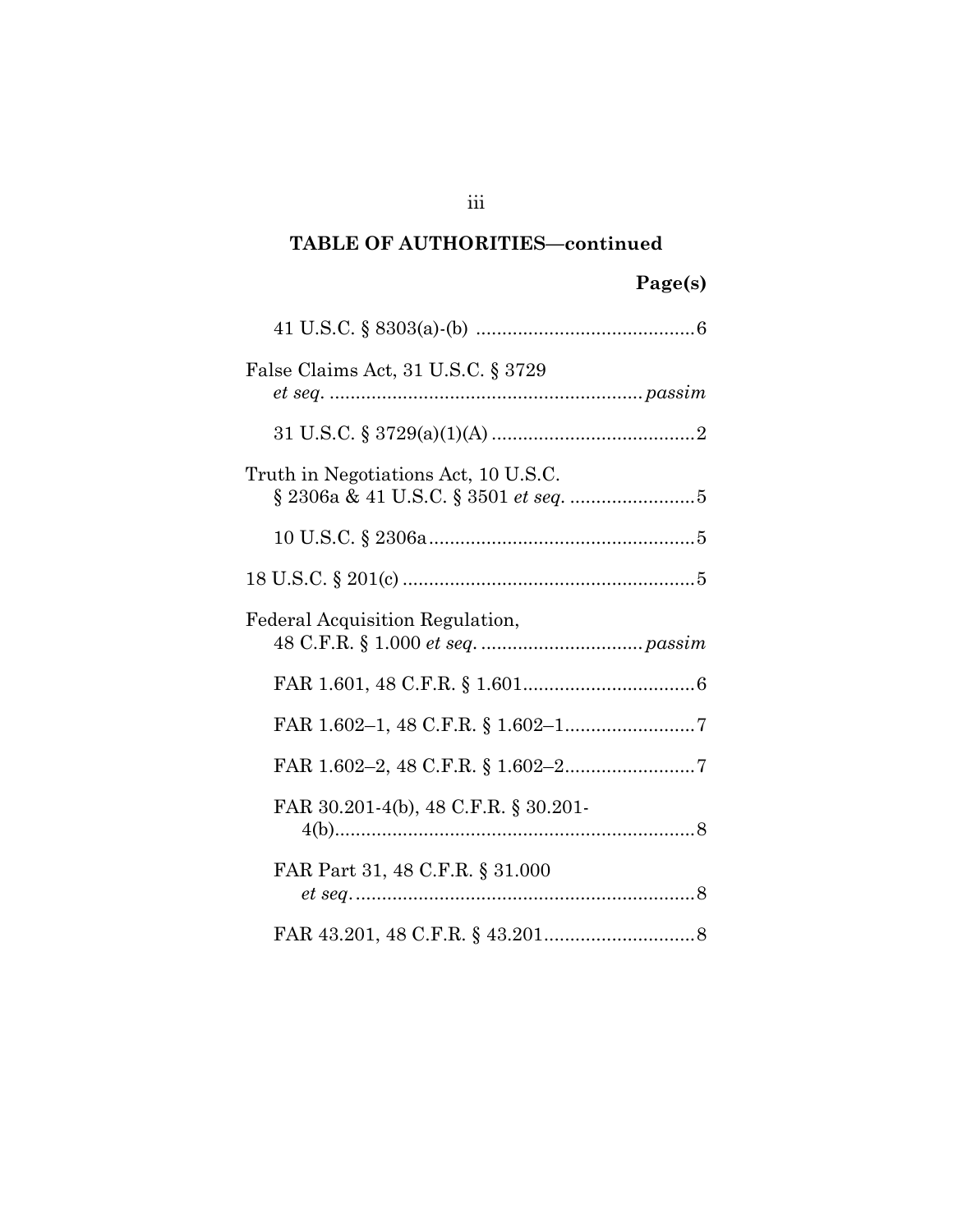## **TABLE OF AUTHORITIES—continued**

| Civil Monetary Penalties Inflation<br>Adjustment, 82 Fed. Reg. 9131 (Jan.                                                                                 |
|-----------------------------------------------------------------------------------------------------------------------------------------------------------|
| Defense Federal Acquisition Regulation<br>Supplement: Detection and Avoid-<br>ance of Counterfeit Electronic<br>Parts-Further Implementation,             |
| <b>Miscellaneous</b>                                                                                                                                      |
| Mark Curriden, Fight or settle? Dallas'<br>Trinity Industries taking big chance<br>in court to save face and massive fi-<br>ne, DALLAS MORNING NEWS, Oct. |
| Margaret Fisk & Chris Dolmetsch,<br>Trinity Wins Reversal of \$663 Mil-<br>lion Guardrail Judgment,                                                       |
| GAO, Federal Contracting: Additional<br>Management Attention and Action<br>Needed to Close Contracts and Re-<br>duce Audit Backlog (Sept. 2017)           |

iv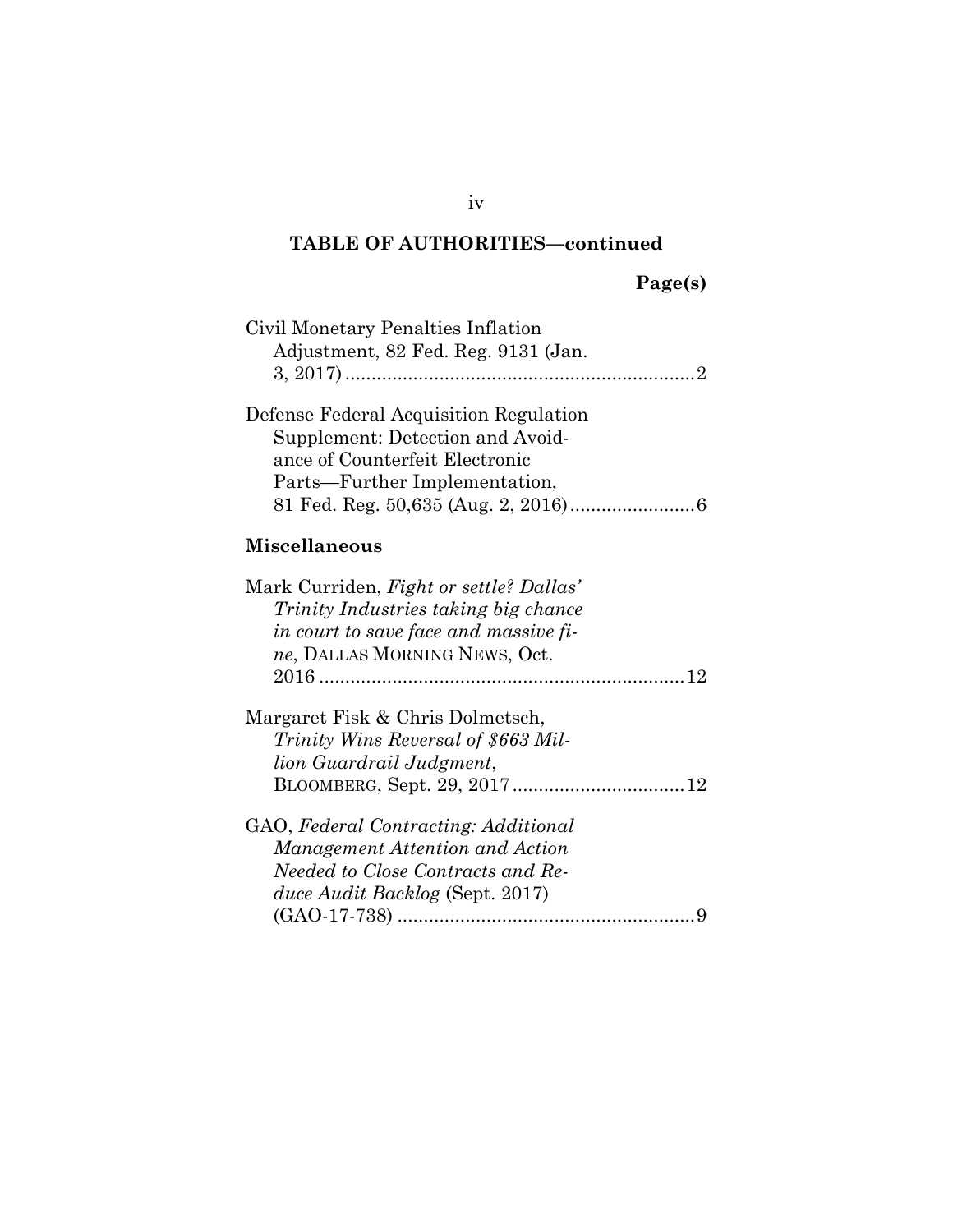## **TABLE OF AUTHORITIES—continued**

**Page(s)**

| U.S. Statement of Interest, United                                                                                             |
|--------------------------------------------------------------------------------------------------------------------------------|
| States v. Astrazeneca Biopharmaceu-                                                                                            |
| ticals, Inc., No. 14-1718 (E.D.N.Y.                                                                                            |
|                                                                                                                                |
| U.S. Statement of Interest, United<br><i>States v. Celgene Corp., No. 10-3165</i><br>(C.D. Cal. Aug. 29, 2016), ECF No.<br>328 |

v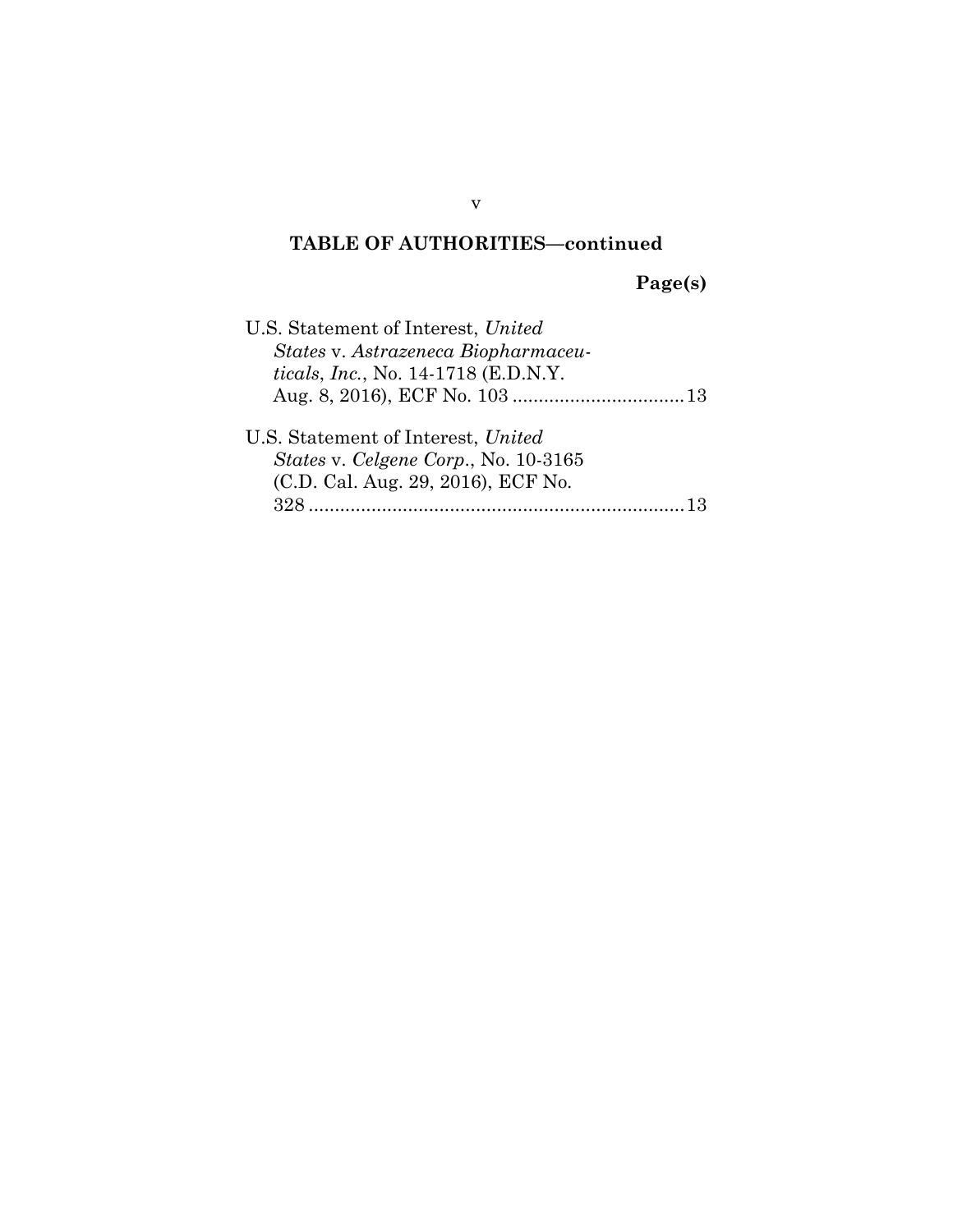#### <span id="page-6-0"></span>**INTEREST OF** *AMICUS CURIAE*

*Amicus curiae* Coalition for Government Procurement (Coalition) is a nonprofit, nonpartisan organization comprising small, medium, and large commercial contractors that sell products and services to the federal government. The Coalition has over 200 member companies covering a wide variety of industries. Its members include many of the top federal contractors and collectively account for a significant percentage of the sales generated through General Services Administration (GSA) and Department of Veterans Affairs contracts, including those awarded through the Multiple Award Schedules (MAS) program. According to the GSA website, MAS contracts alone are responsible for \$45 billion in annual spending, representing approximately 10 percent of overall federal spending. Coalition members are also responsible for many other commercial items purchased annually by the federal government through other contractual mechanisms. The Coalition has been active for more than 35 years in bringing together public- and private-sector procurement leaders to work toward the mutual goal of commonsense acquisition.[1](#page-6-1)

The Coalition's members have been subject to a number of False Claims Act actions, brought both by relators and by the government. The Coalition there-

<span id="page-6-1"></span><sup>1</sup>Pursuant to Rule 37.6, *amicus* affirms that no counsel for a party authored this brief in whole or in part and that no person other than *amicus*, its members, or its counsel made a monetary contribution to the brief's preparation or submission. Pursuant to Rule 37.2(a), counsel of record for all parties received timely notice of the intent to file this brief. All parties have consented to the filing of this brief.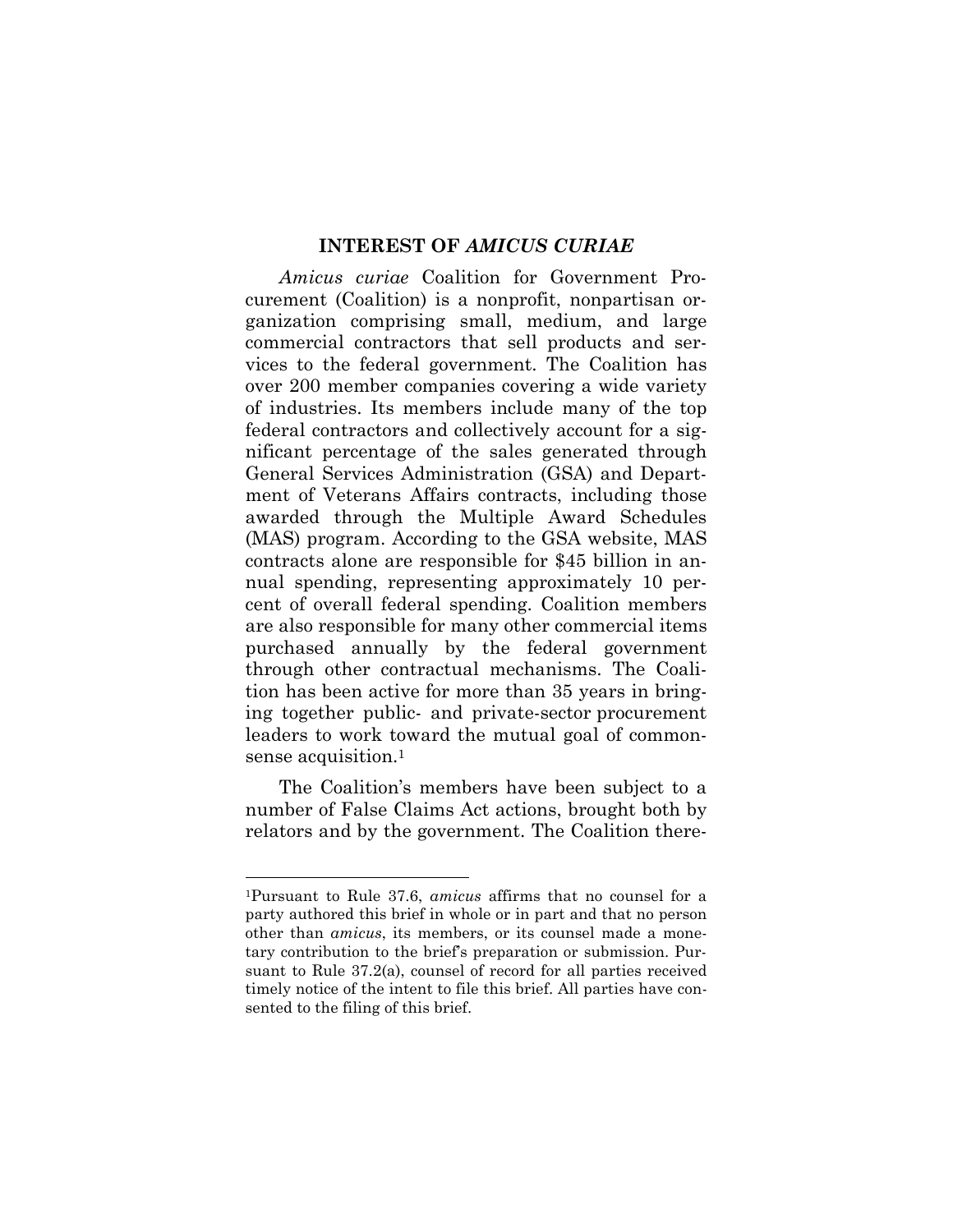fore has a strong interest in the strict enforcement of the False Claims Act's materiality and pleading requirements, as discussed and applied in *Universal Health Services, Inc.* v. *United States ex rel. Escobar*, 136 S. Ct. 1989 (2016).

#### <span id="page-7-0"></span>**INTRODUCTION AND SUMMARY OF ARGUMENT**

The False Claims Act (FCA), 31 U.S.C. § 3729 *et seq*., imposes liability on anyone who "knowingly presents, or causes to be presented, a false or fraudulent claim for payment or approval." 31 U.S.C.  $\S 3729(a)(1)(A)$ . The penalties for defrauding the government are significant—in 2017, the range of penalties for FCA violations soared from \$5,500-\$11,000 to a new range of \$10,781-\$21,563 *per claim*. [2](#page-7-1) For contractors that submit numerous requests for payment to the government in the normal course of contract performance, these penalties can be severe.

In *Escobar*, this Court clarified that recipients of federal funds can be liable under the FCA for submitting a facially accurate claim for payment if the claim contains "certain misleading omissions." 136 S. Ct. at 1999. Specifically, the Court held that "the implied false certification theory can, at least in some circumstances, provide a basis for liability" if (1) "the claim does not merely request payment, but also makes specific representations about the goods or services provided"; (2) "the defendant's failure to

<span id="page-7-1"></span><sup>2</sup> The U.S. Department of Justice (DOJ) made this "catch up adjustment" pursuant to the Civil Penalty Inflation Adjustment Act, codified as Section 701 of the Bipartisan Budget Act of 2015, Pub. L. No. 114-74, 129 Stat. 584. See Civil Monetary Penalties Inflation Adjustment for 2017, 82 Fed. Reg. 9131 (Jan. 3, 2017) (codified at 28 C.F.R. § 85.5).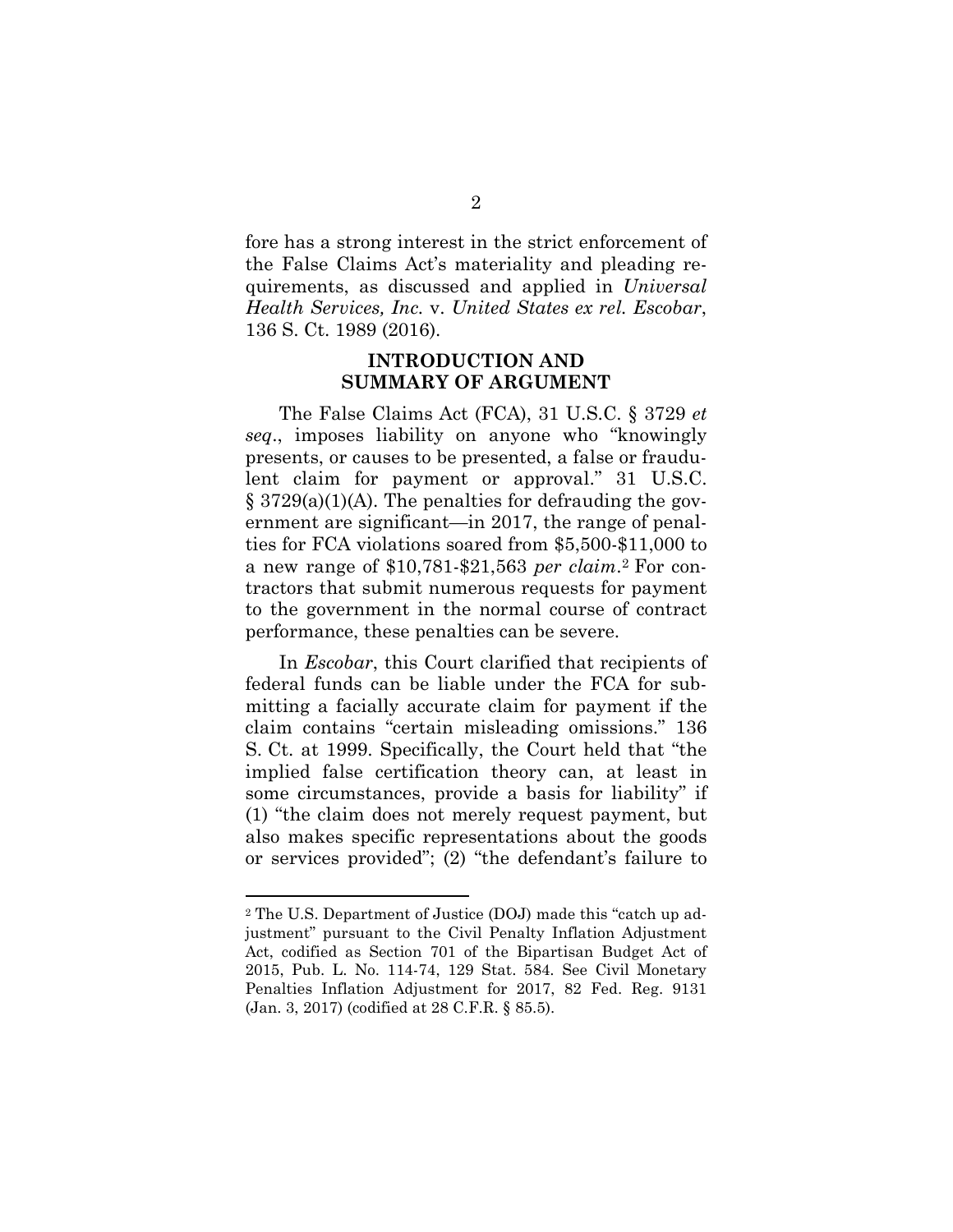disclose noncompliance with material statutory, regulatory, or contractual requirements makes those representations misleading half-truths"; and (3) the representations are material to the government's decision to pay. *Id*. at 1999, 2001. At the same time, the Court sought to allay "concerns about fair notice and open-ended liability" by providing defendants with two resources for resisting meritless relator suits. *Id*. at 2002.

*First*, the Court emphasized the need for "strict enforcement" of the FCA's materiality and scienter elements. 136 S. Ct. at 2002. The Court stated that the materiality requirement, in particular, is "demanding" and that the FCA is "not an all-purpose antifraud statute or a vehicle for punishing garden-variety breaches of contract or regulatory violations." *Id*. at 2003 (internal quotation marks and citation omitted). Notably, the Court rejected as "extraordinarily expansive" the notion that noncompliance "is material so long as the defendant knows that the government would be entitled to refuse payment were it aware of the violation." *Id.* at 2004. Rather, courts must look to the "likely or actual behavior of the recipient of the alleged misrepresentation"—*i.e.*, whether the recipient probably would have refused payment or *actually has* refused payment. *Id*. at 2002. As especially relevant here, the Court explained that, "if the Government pays a particular claim in full despite its actual knowledge that certain requirements were violated, that is *very strong evidence* that those requirements are *not material*." *Id*. at 2003 (emphasis added).

*Second*, the Court reiterated that materiality is not "too fact intensive for courts to dismiss [FCA] cases on a motion to dismiss" and that plaintiffs must "plead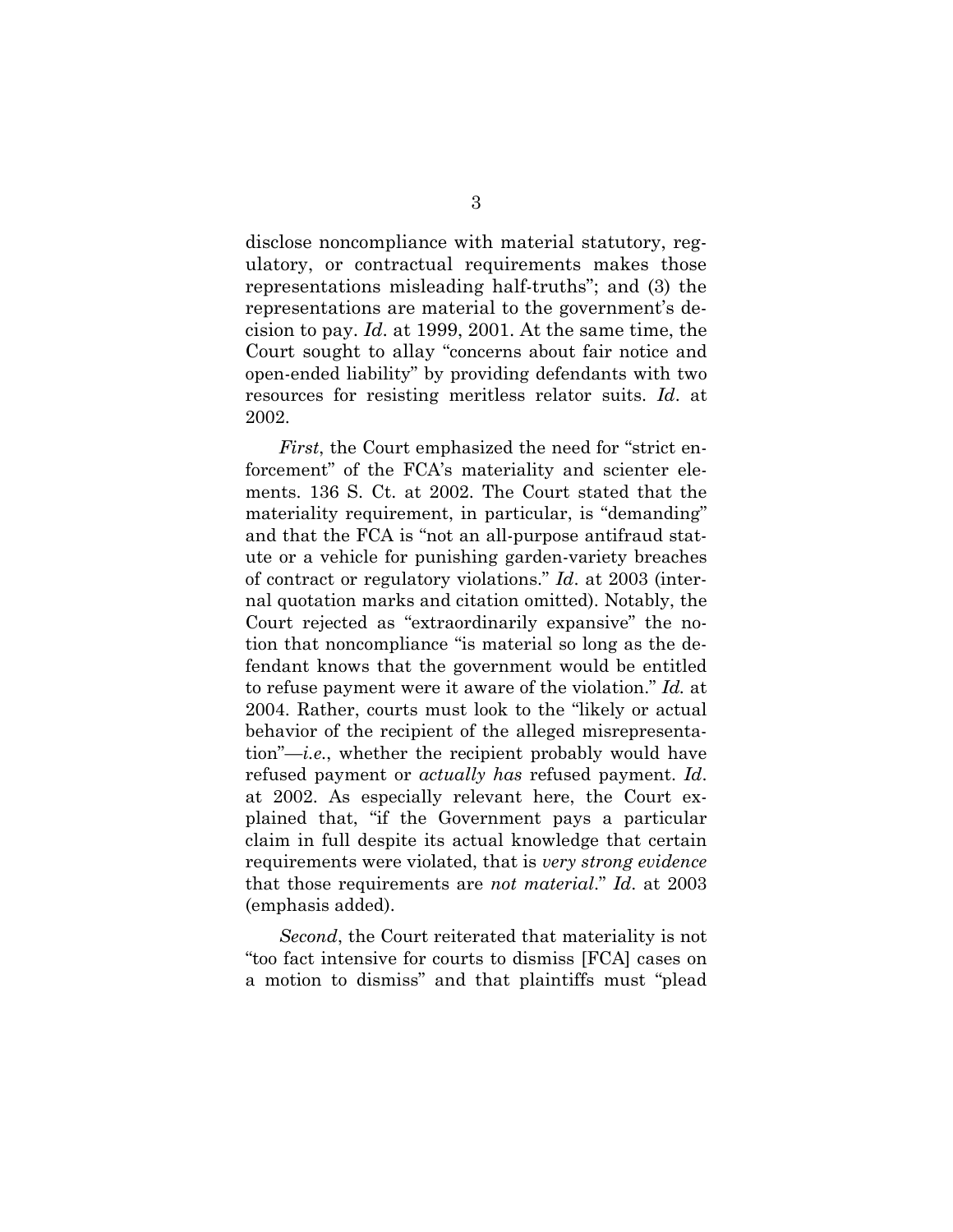\* \* \* facts to support allegations of materiality" with "plausibility and particularity." 136 S. Ct. at 2004 n.6.

As the petition demonstrates, the Ninth Circuit disregarded both of these holdings by concluding that dismissal was not warranted here because the relators "allege *more than the mere possibility* that the government would be *entitled* to refuse payment if it were aware of the violations" and by insisting that the materiality of the representations is a "matter[] of proof" not amenable to disposition on a motion to dismiss. Pet. App. 32a (emphasis added).

In addition to deviating from *Escobar* and diluting the protections this Court affords to defendants, the decision below has consequences that particularly affect government contractors. Government contracting is heavily regulated, and procuring agencies have recourse to a number of enforcement provisions to deter and punish fraudulent activity. Unlike the FCA, these statutes and regulations are specific to government contracting and tailored to fit its unique demands. Additionally, federal law places primary responsibility for negotiating, managing, and enforcing contracts with the contracting officer (CO), who is charged with making a host of complex policy trade-offs in order to advance the mission delegated to the agency by Congress.

Failure to strictly enforce *Escobar*'s materiality standard enables opportunistic relators to secondguess agency policy decisions. It also undermines the ability of COs to discharge their statutory duties to manage the procurement process. Dismissal when the relator fails to plead any explanation for an agency's acquiescence to a defendant's purported misrepresentation (other than that it was immaterial) not only is required by *Escobar* but properly bal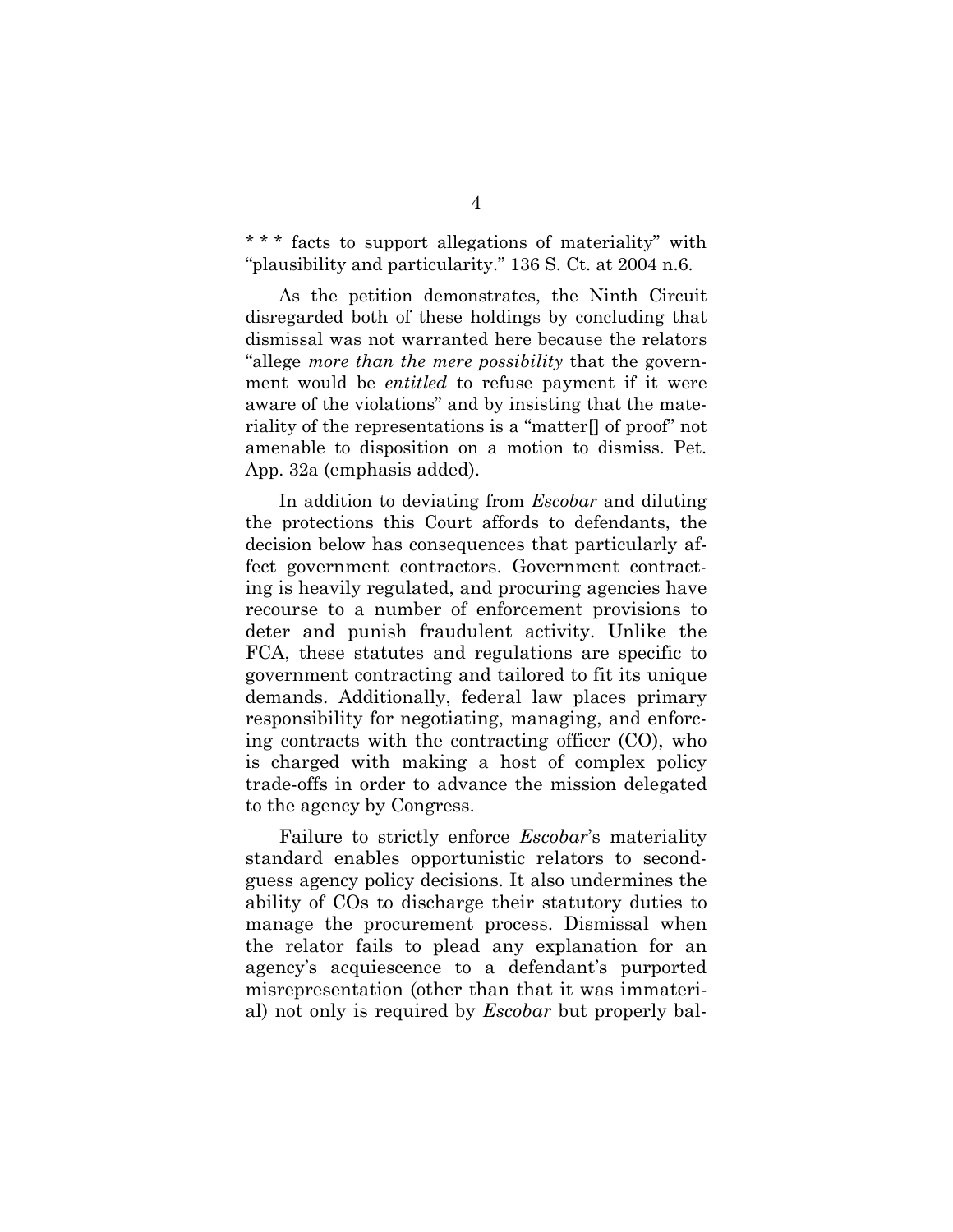ances the interests of defendants, agencies, and the enforcement community.

#### <span id="page-10-0"></span>**ARGUMENT**

#### <span id="page-10-1"></span>**A. Government Contracting Is A Regulated Business Relationship That Requires Agencies To Make Complex Policy Trade-Offs**

Government contracting is different from commercial contracting in many fundamental respects. Since they are financed with funds from the public fisc, government contracts are highly regulated. In addition to the Federal Acquisition Regulation (FAR), 48 C.F.R. § 1.000 *et seq.*, and agency FAR supplements, contractors are subject to numerous enforcement statutes and regulations that are unique to the government. Aside from the FCA, these include the Truth in Negotiations Act, 10 U.S.C. § 2306a & 41 U.S.C. § 3501 *et seq.*[3](#page-10-2); various anti-kickback<sup>[4](#page-10-3)</sup> and anti-bribery<sup>[5](#page-10-4)</sup> statutes; domestic-pref-

<span id="page-10-2"></span><sup>3</sup> The Truth in Negotiations Act requires certain contractors (in negotiated, or non-commercial, procurement actions exceeding \$750,000) to disclose "cost or pricing data"; to certify that the data are accurate, complete, and current; and to lower their prices to reflect any price increase caused by a defective disclosure. 10 U.S.C. § 2306a. These requirements apply to all contracts that are priced or performed on the basis of cost.

<span id="page-10-3"></span><sup>4</sup> The Anti-Kickback Act of 1986, 41 U.S.C. § 8701 *et seq.*, prohibits government contractors from accepting or soliciting bribes or kickbacks from businesses seeking a subcontracting contract.

<span id="page-10-4"></span><sup>5</sup> For instance, federal law prohibits any person, including a contractor, from directly or indirectly giving, offering, or promising anything of value to agency officials for or because of any official act performed or to be performed by such official. 18 U.S.C.  $\S$  201(c)(1)(a).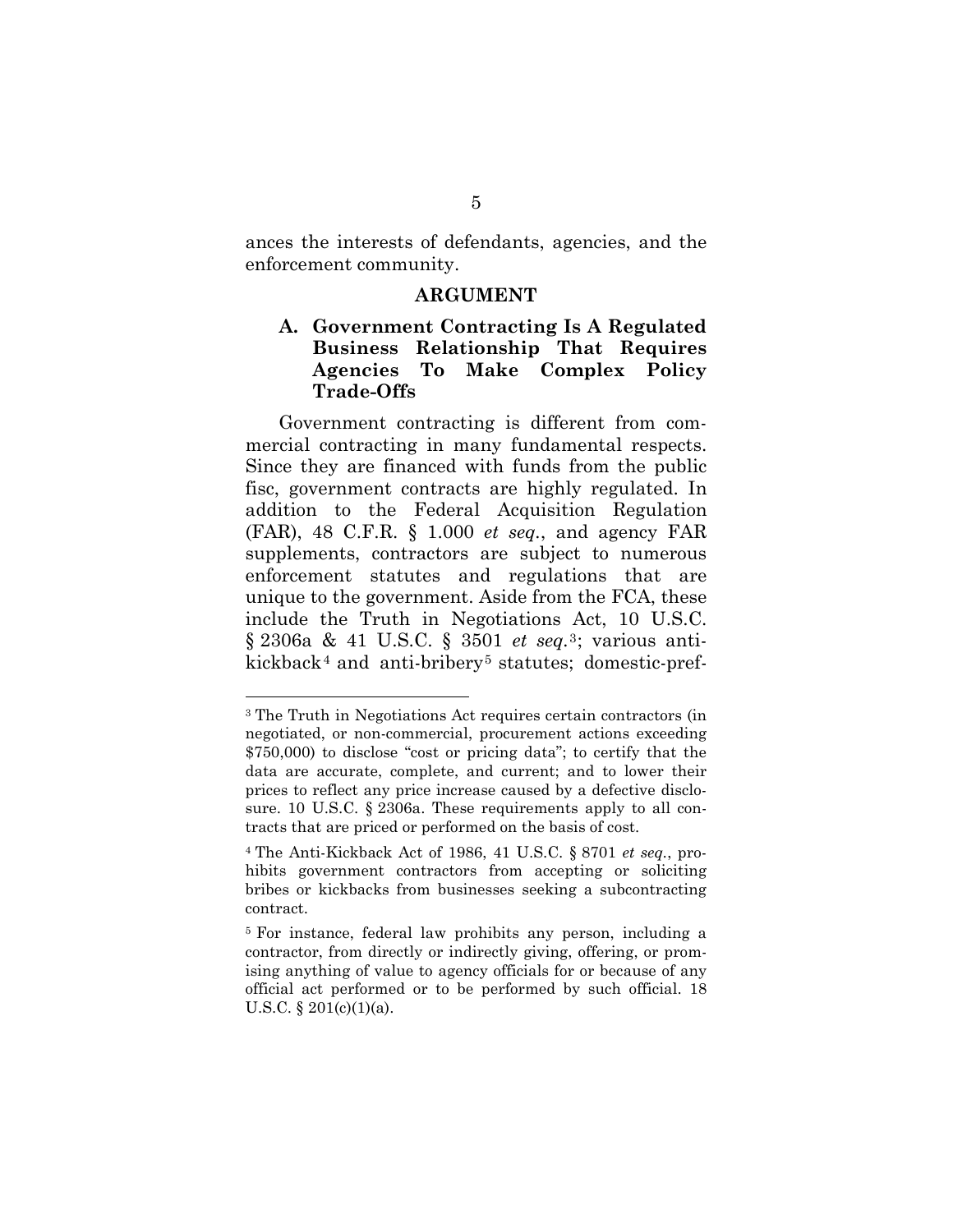erence statutes such as the Buy American Act, 41 U.S.C. § 8301 *et seq.*[6](#page-11-0); various regulations prohibiting the use of foreign counterfeit parts<sup>[7](#page-11-1)</sup>; and more.

Because they spend taxpayer funds, agencies face a number of restrictions as buyers that do not affect buyers in the commercial sector. Of particular relevance here, it is a fundamental principle of government contracting that the government can be bound by a contract or contract modification only if it is approved by a  $CO$  with actual authority<sup>[8](#page-11-2)</sup> to bind the government—"[c]ontracts may be entered into and signed on behalf of the Government only by contracting officers." FAR 1.601, 48 C.F.R. § 1.601. Federal law broadly confers on COs "authority to enter into, administer, or terminate contracts," and it charges COs with "ensur[ing] that all requirements

<span id="page-11-0"></span><sup>6</sup> The Buy American Act requires the U.S. government to purchase only "unmanufactured articles, materials, and supplies" that "have been mined or produced in the United States" and only "manufactured articles, materials, and supplies" that have been manufactured in the United States "substantially all" from U.S. components, unless doing so is "inconsistent with the public interest" or would result in "unreasonable" cost. 41 U.S.C.  $\S$ § 8302(a)(1), 8303(a)-(b).

<span id="page-11-1"></span><sup>7</sup> Department of Defense procurement regulations require government contractors to obtain electronic parts from the original manufacturer or an authorized aftermarket manufacturer, if possible. The rule requires contractors to vet contractorapproved suppliers and to "assume[] responsibility for the authenticity of the parts provided" by them. See Defense Federal Acquisition Regulation Supplement: Detection and Avoidance of Counterfeit Electronic Parts—Further Implementation*,* 81 Fed. Reg. 50,635 (Aug. 2, 2016).

<span id="page-11-2"></span><sup>8</sup> See, *e.g., Federal Crop Ins. Corp.* v. *Merrill*, 332 U.S. 380, 384 (1947) (holding that doctrine of apparent authority does not apply to government).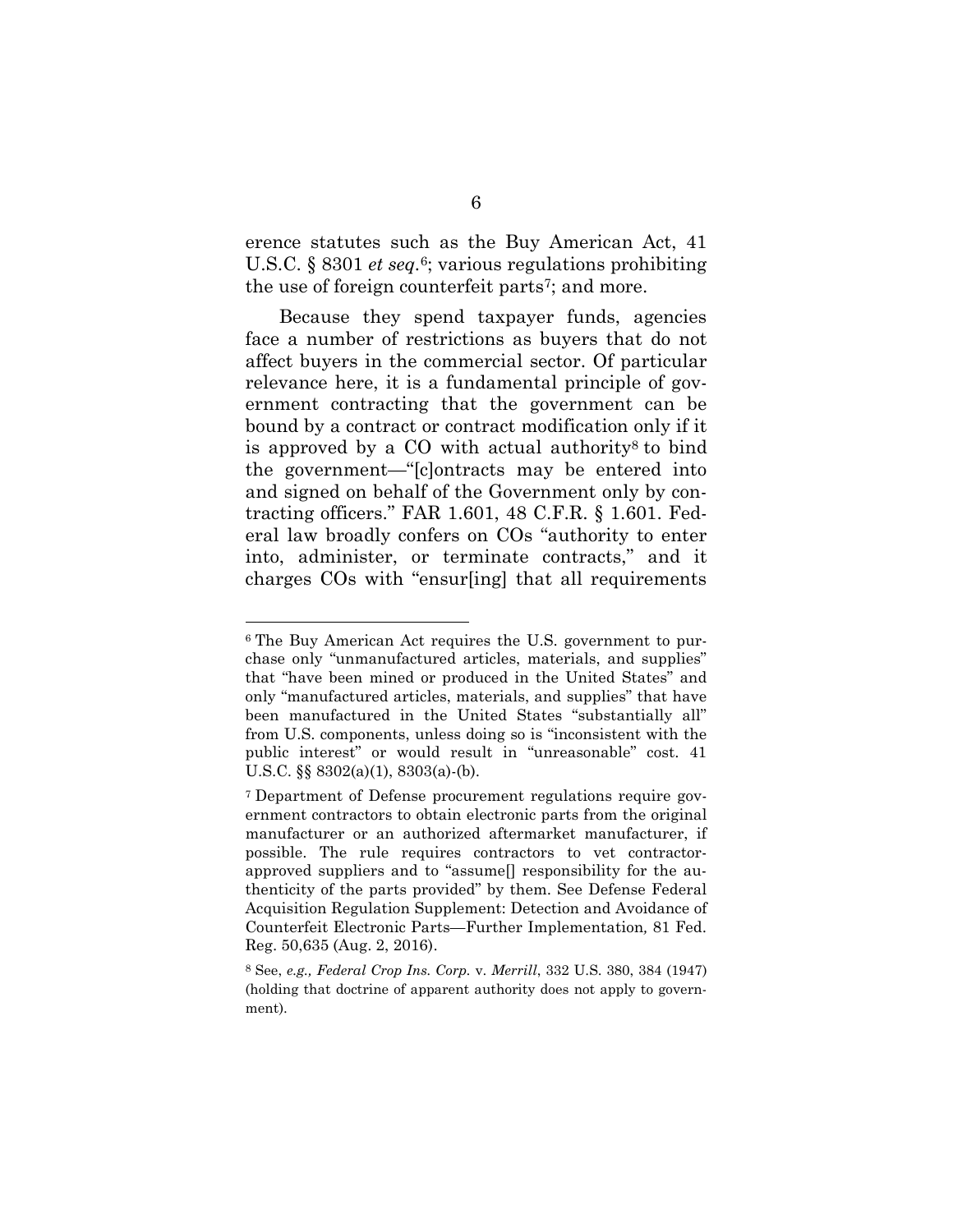of law, executive orders, regulations, and all other applicable procedures, including clearances and approvals, have been met." FAR 1.602–1, 48 C.F.R. § 1.602-1. Government contracting is a regulated business relationship that is actively managed by COs, who are "allowed wide latitude to exercise business judgment" in discharging their statutory responsibilities. FAR 1.602–2, 48 C.F.R. § 1.602–2.

To be sure, COs are charged with ensuring that contractors are in compliance with the law, and they do not have the power to disregard laws or waive regulatory requirements, absent statutory authority to do so. But, as discussed below, large swaths of public contract law are highly complex and subject to interpretation and negotiation. Within these gray areas of the law, COs have considerable discretion to decide whether to accept a contractor's performance and to determine whether a contractor is complying with applicable contractual and legal requirements.

Although DOJ has exclusive authority to litigate and settle claims on behalf of the U.S. government, its freedom of action to adopt a particular argument in litigation is bounded by the actions of COs. Likewise, the strict materiality and pleading requirements set forth in *Escobar* safeguard the ability of COs to discharge their statutory duties, free of interference from opportunistic *qui tam* relators.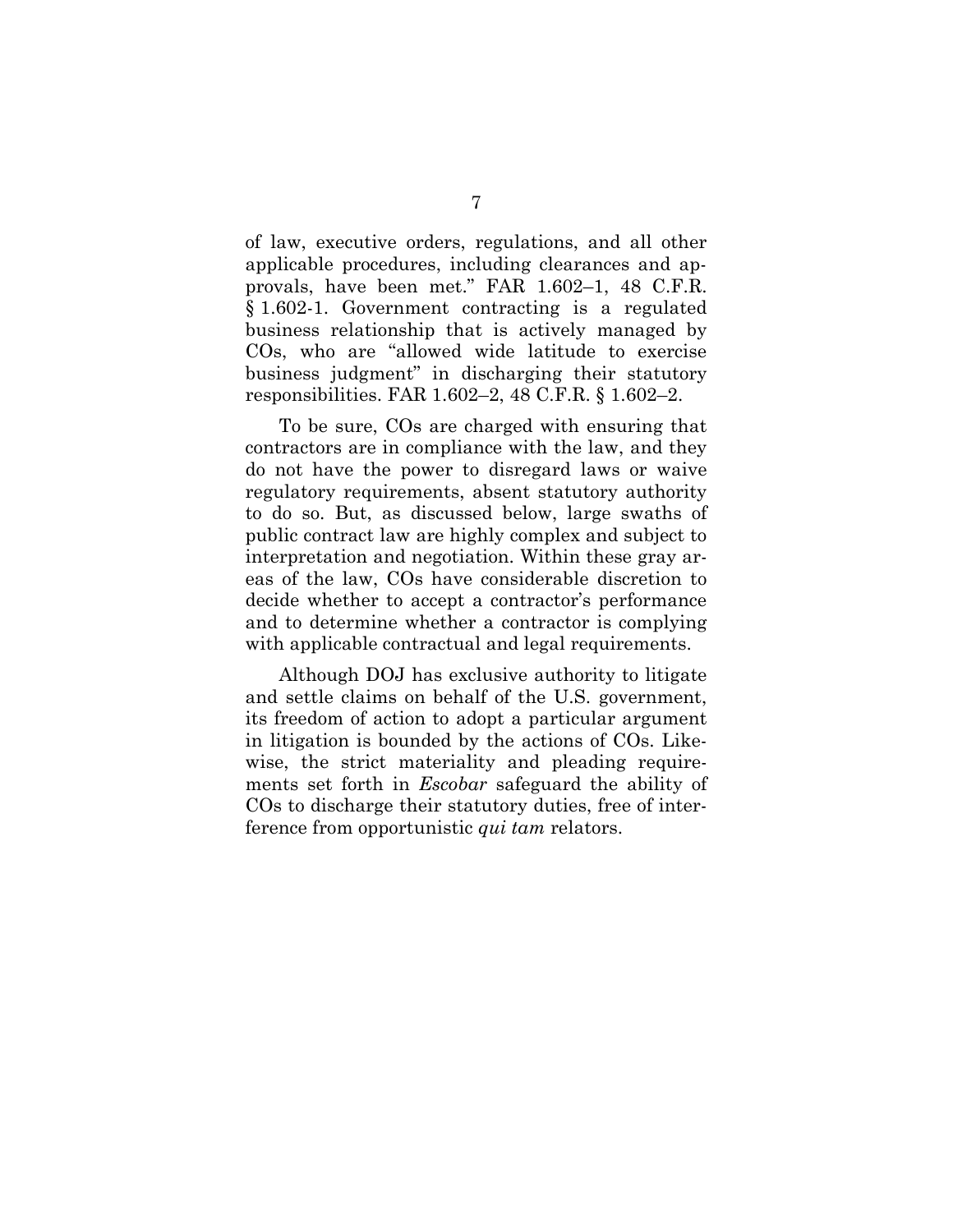#### <span id="page-13-0"></span>**B. Failure To Strictly Enforce** *Escobar***'s Materiality Standard Enables Opportunistic Relators To Second-Guess Agency Policy Decisions And Interferes With The Ability Of Agencies To Manage Contracts**

Particularly in the case of large acquisitions, the relationship between the procuring agency and the contractor is an ongoing, regularly evolving one. For example, all federal public contracts contain a Changes Clause, which allows the CO to make "unilateral changes \* \* \* within the general scope of the contract." FAR 43.201, 48 C.F.R. § 43.201. Such alterations are routinely made and negotiated in response to changing needs and circumstances.

Likewise, contractors regularly request guidance from the procuring agency about compliance with legal or contractual requirements. For instance, costreimbursement contracts are subject to complicated cost-allowability rules set forth in FAR Part 31, 48 C.F.R. § 31.000 *et seq.*, which prohibit contractors from recovering costs unless they are able to establish that the costs are (a) allowable, (b) allocable to the contract, and (c) reasonable. Contractors with large cost-type contracts are also subject to government-specific cost accounting standards (CAS) that govern how contractors account for their costs.[9](#page-13-1)

<span id="page-13-1"></span><sup>9</sup> Awardees with large cost-type contracts must modify their accounting systems to ensure that "unallowable costs"—which may be chargeable to private-sector clients—are not charged to the government. The CAS apply in full only to contracts of \$50 million or more (so-called "full" CAS coverage). See FAR 30.201- 4(b), 48 C.F.R. § 30.201-4(b). For contracts "over \$750,000 but less than \$50 million," only 4 of the 19 CAS standards apply. *Id.* Since CAS are different from the generally accepted accounting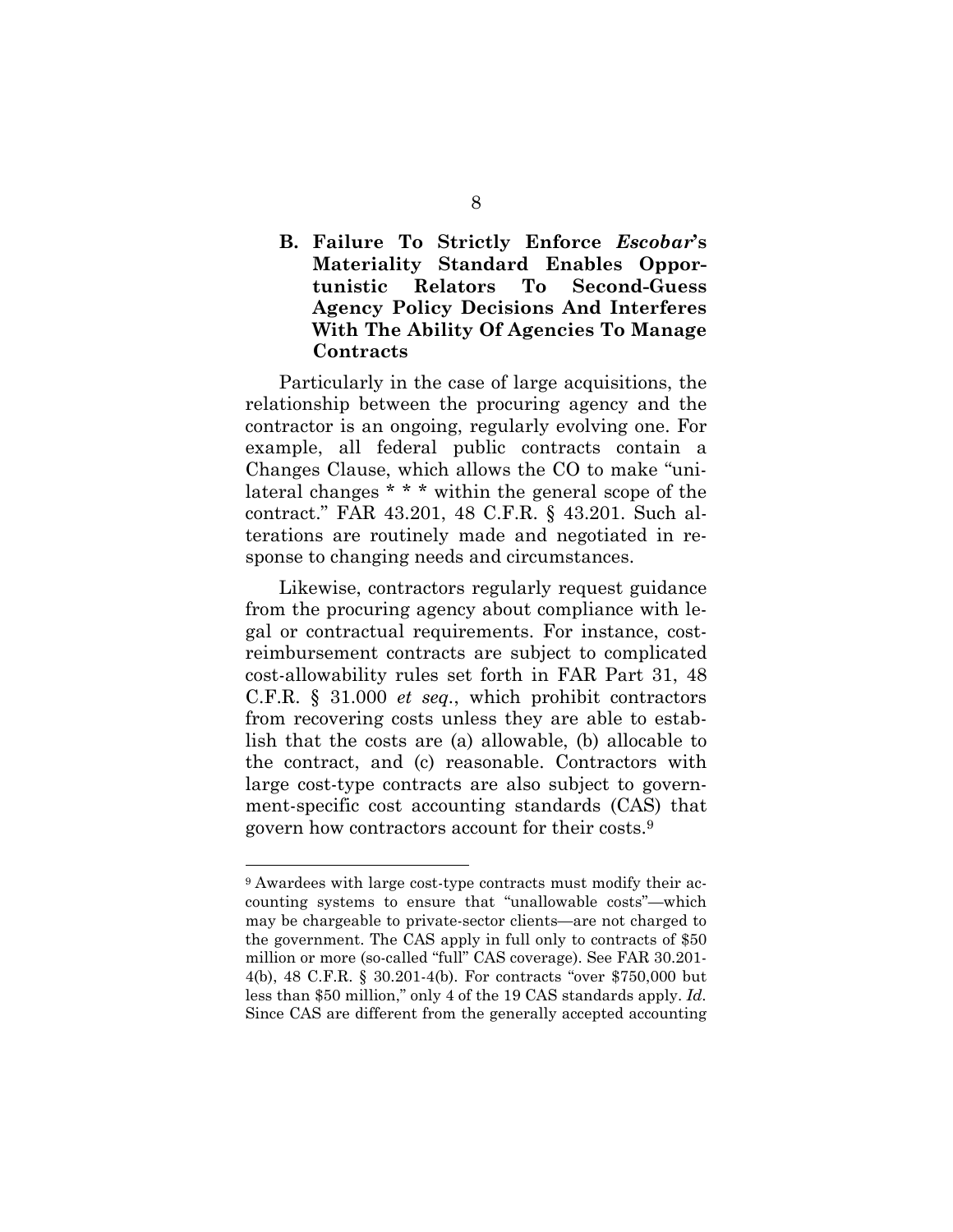Whether a particular cost incurred by a contractor is "allowable" is frequently unclear. In fact, accounting disputes can take years to resolve. According to the Government Accountability Office, in FY 2016 the Defense Contract Audit Agency "averaged 885 days from when a contractor submitted an adequate incurred cost proposal to when the audit was completed."[10](#page-14-0) In light of this complexity, good-faith disagreements are commonplace. Accordingly, and under the authority over contracts delegated to COs, they are properly resolved by negotiation, without interference from self-interested relators.

In order for relationships between contractors and procuring agencies to function smoothly, contractors need to be able to rely on the decisions and actions of COs. In particular, if a CO agrees to a contractor's approach to a complicated regulation, contract term, or performance requirement, and then pays the contractor in full, the contractor must be able to rely on such acceptance.

This Court's decision in *Escobar* requires "strict enforcement" of the materiality requirement. 136 S. Ct. at 2002. By obligating courts to consider the conduct of the government—for example, whether an agency with knowledge of the alleged violation has refused payment—*Escobar* forces relators to allege actual fraud and prevents them from using the FCA

principles that are commonly used in the commercial marketplace, government contractors that also conduct business in the private sector face the burden of applying multiple accounting systems.

<span id="page-14-0"></span><sup>10</sup> GAO, *Federal Contracting: Additional Management Attention and Action Needed to Close Contracts and Reduce Audit Backlog* (Sept. 2017) (GAO-17-738), www.gao.gov/assets/690/687497. pdf.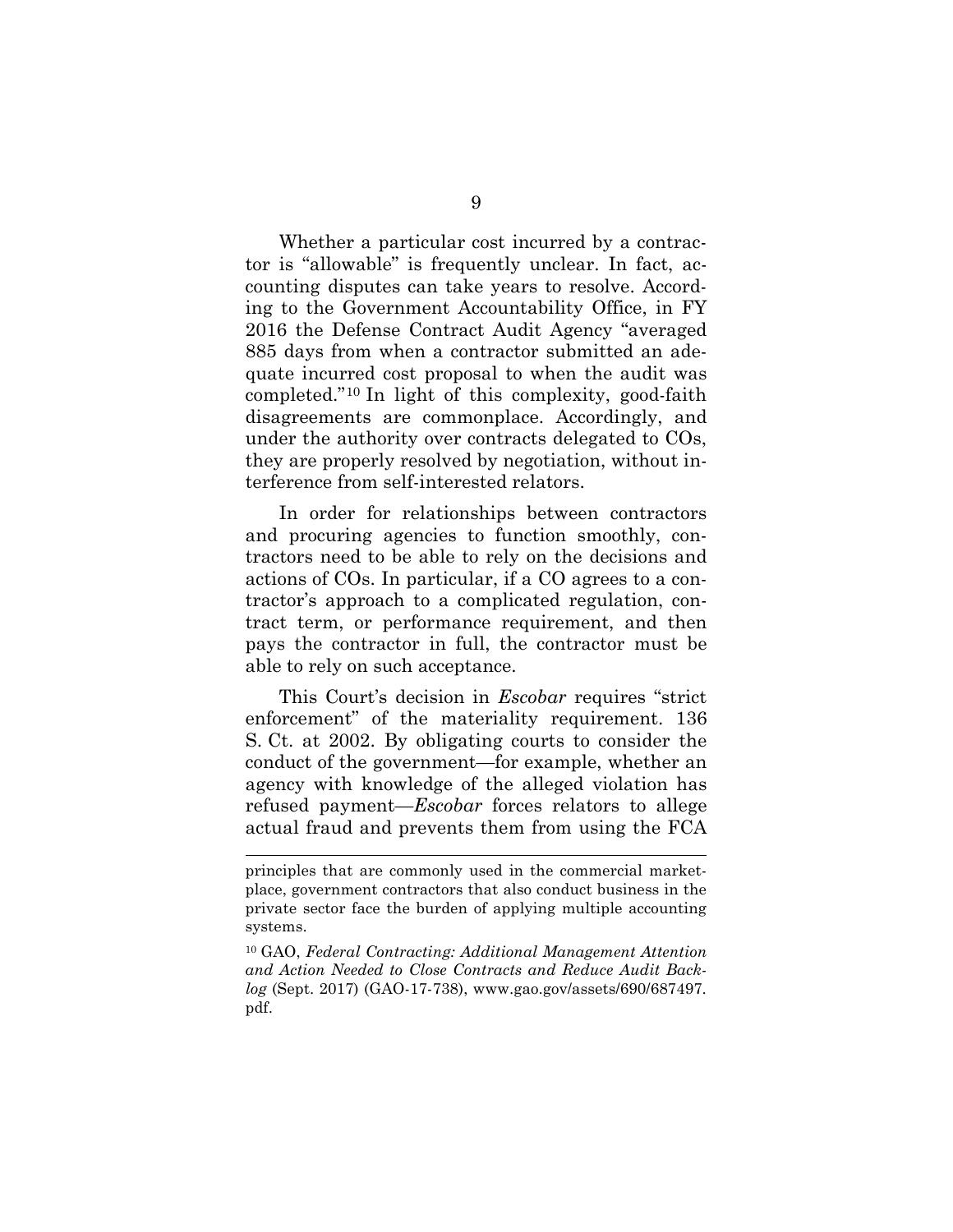as "a vehicle for punishing garden-variety breaches of contract or regulatory violations." *Id*. at 2003. Failing to strictly enforce the materiality requirement places relators—and ultimately jurors—in a position to second-guess agency decisions.

For instance, in 2015 a federal district court in Texas awarded more than \$660 million in damages to a relator based on the defendant's purportedly inadequate disclosures about its guardrail design to the Federal Highway Administration (FHWA). *U.S. ex rel. Harman* v. *Trinity Indus. Inc*., 872 F.3d 645, 652 (5th Cir. 2017). The relator claimed that the defendant was required to disclose even minor changes in technical specifications to the agency but failed to do so. *Id.* at 649–650. FHWA—the government agency with the most knowledge about the underlying issue—consistently supported the defendant. In fact, shortly before trial FHWA issued a memorandum stating that it "validated" the safety of the defendant's guardrails; that "an unbroken chain of eligibility for Federal-aid reimbursement has existed since September 2, 2005"; and that the defendant's product "continues to be eligible today." *Id*. at 650 (internal quotation marks omitted). While the appeal was pending, DOJ announced that it had closed its investigation and would be taking no enforcement action.

The Fifth Circuit ultimately reversed and put an end to this abusive FCA litigation. Citing *Escobar*, the court of appeals recognized that the federal agency's repeated, "authoritative" findings that the design and product at issue were compliant with federal safety standards and eligible for federal reimbursement were fundamentally at odds with the notion that the disclosures at issue were material to the government's decision to pay the claim. 872 F.3d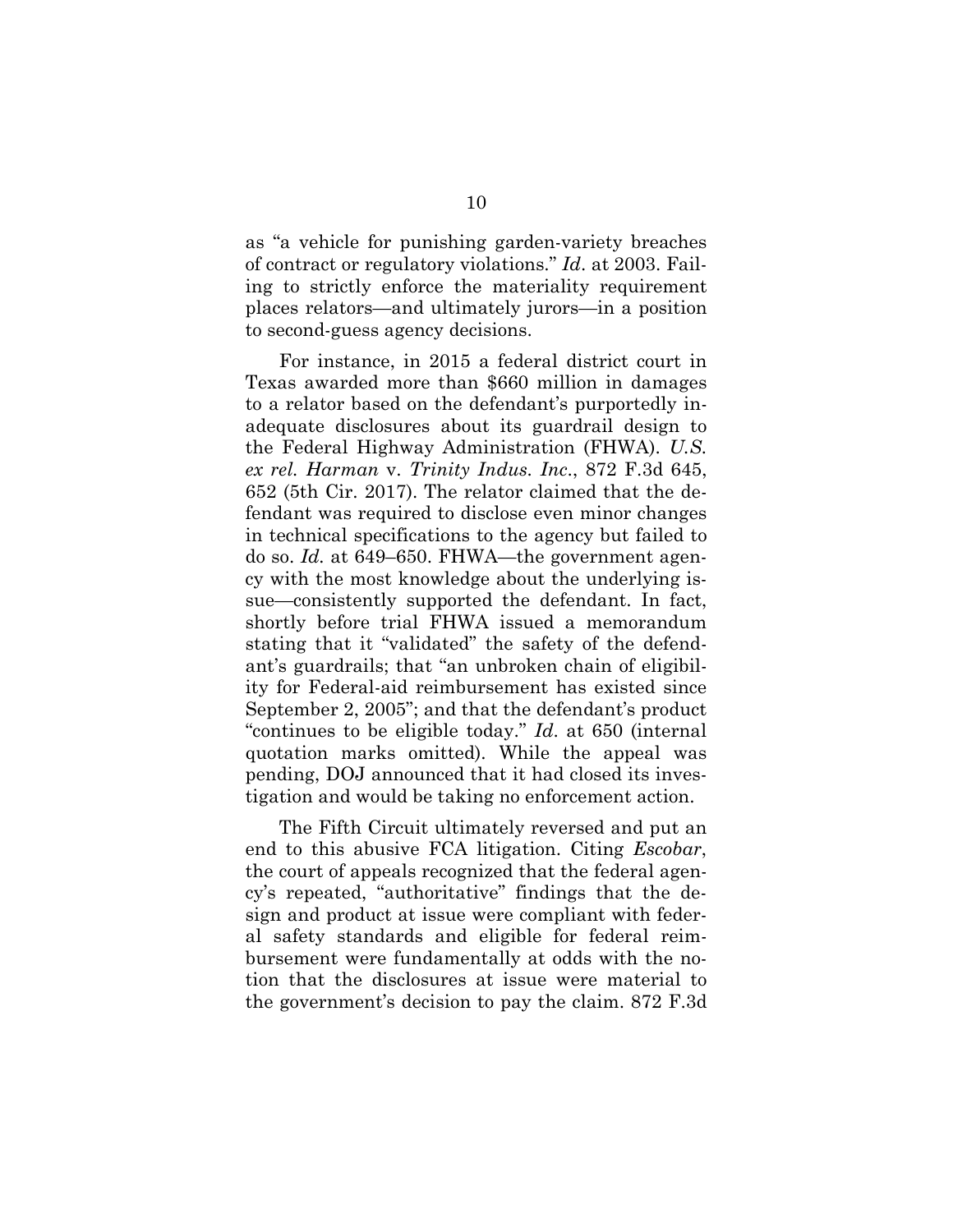at 650–51. As the court put it: "In turning back [the relator's] views and proofs, [the government] balances the federal fisc, motorist safety, and other factors across the spectrum of myriad presentations to disclaim victim status. Such decision making is policy making, not the task of a seven-person jury." *Id.* at 669.

As the *Trinity Industries* case demonstrates, failure to strictly enforce the FCA's materiality requirement by ignoring the policy determinations of the relevant agencies subverts federal procurement law, which gives policymakers and contracting officials at the procuring agency—not self-interested relators—primacy in managing contracting relationships and ensuring compliance with legal and contractual requirements. Permitting relators to secondguess the considered decisions of subject-matter experts at the FDA or FHWA, or at other agencies like the Department of Defense, the GSA, or the Department of Health and Human Services, undermines their ability to fulfill their missions.

<span id="page-16-0"></span>**C. Dismissal When The Government Acquiesces To The Purported Misconduct Without Any Contemporaneous Reservation Balances The Interests Of Defendants, Agencies, And The Enforcement Community**

Although the defendant in *Trinity Industries* eventually prevailed, it did so only after years of litigation, which caused it to incur millions of dollars in attorney fees and business losses.[11](#page-16-1) Throughout the

<span id="page-16-1"></span><sup>11</sup> Although the legal costs incurred by Trinity Industries have not been publicized, the district court in 2015 awarded the relator nearly \$19 million in attorney fees. Litigation continued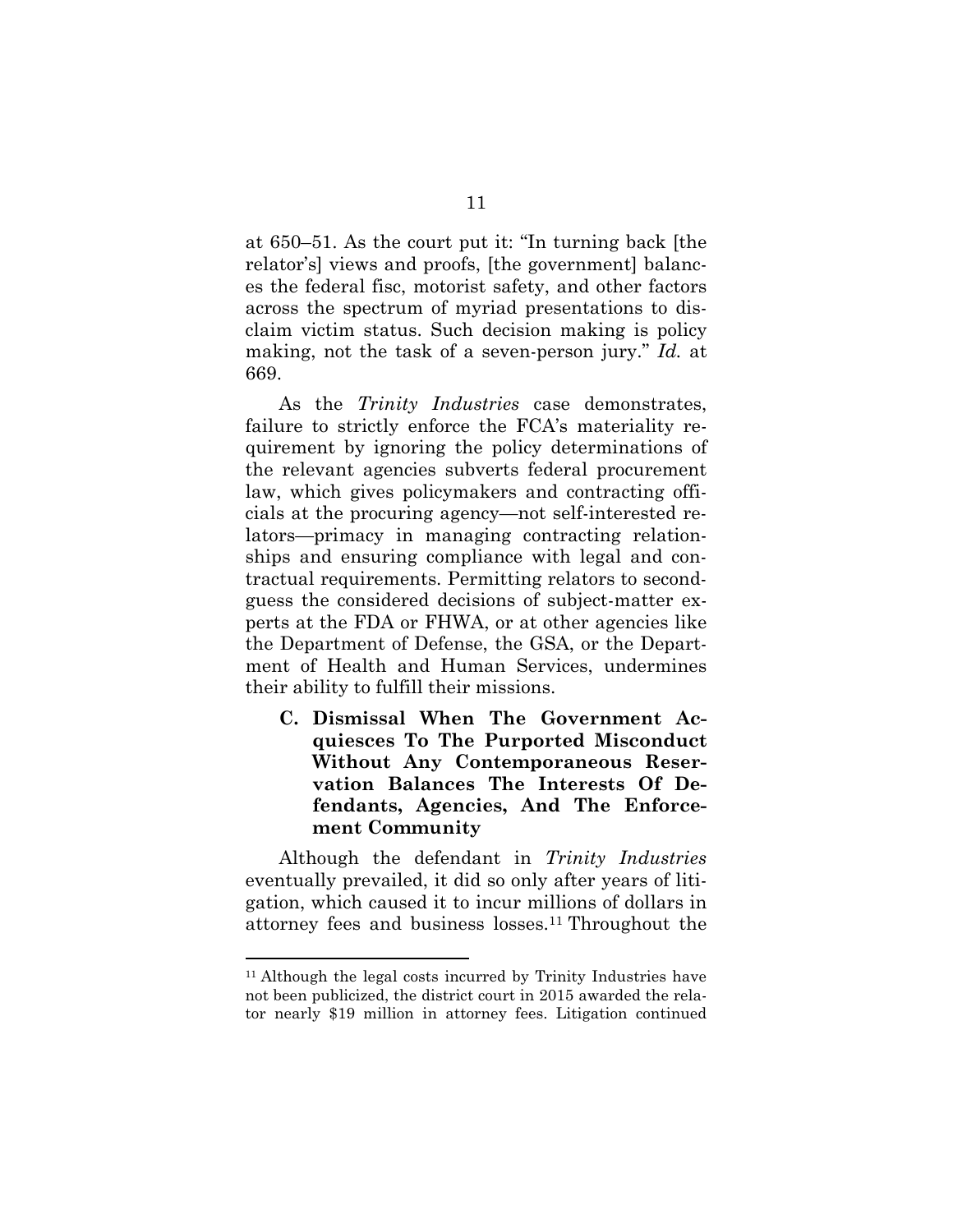process, moreover, FHWA's ability to reach its own conclusions about the safety of the products under its purview was called into question. Indeed, following the jury verdict, a number of states removed Trinity's guardrails from their qualified-products list, notwithstanding FHWA's determination that the guardrails were safe.[12](#page-17-0) Absent some reassurance that defendants can obtain dismissal of meritless FCA suits on the pleadings, contractors will be more reluctant to do business with the government or will respond by increasing their prices to cover the litigation risks.

In *Escobar*, this Court addressed that threat by emphasizing that, if an agency acquiesces to the defendant's conduct by paying "despite its actual knowledge" of the purported noncompliance, its acquiescence is "strong evidence that the requirements were not material." 136 S. Ct. at 2003. The United States-as-litigant, however, has sought to downplay the significance of payment in numerous cases (though notably not in this one, see Pet. 7). For example, in one statement of interest DOJ argued that,

[e]ven in the case where the Government has actual knowledge of the defendant's conduct, its inaction *may* not undermine a materiality

<span id="page-17-0"></span><sup>12</sup> See Margaret Fisk & Chris Dolmetsch, *Trinity Wins Reversal of \$663 Million Guardrail Judgment*, BLOOMBERG, Sept. 29, 2017, https://www.bloomberg.com/news/articles/2017-09-29/ trinity-wins-reversal-of-663-mln-fraud-ruling-in-guardrail-case.

through September 2017, and Trinity Industries had a larger legal team than the relator, so the legal fees it incurred were likely considerably higher. See Mark Curriden, *Fight or settle? Dallas' Trinity Industries taking big chance in court to save face and massive fine*, DALLAS MORNING NEWS, Oct. 2016, https:// www.dallasnews.com/business/business/2016/10/28/trinityindustries-goes-win.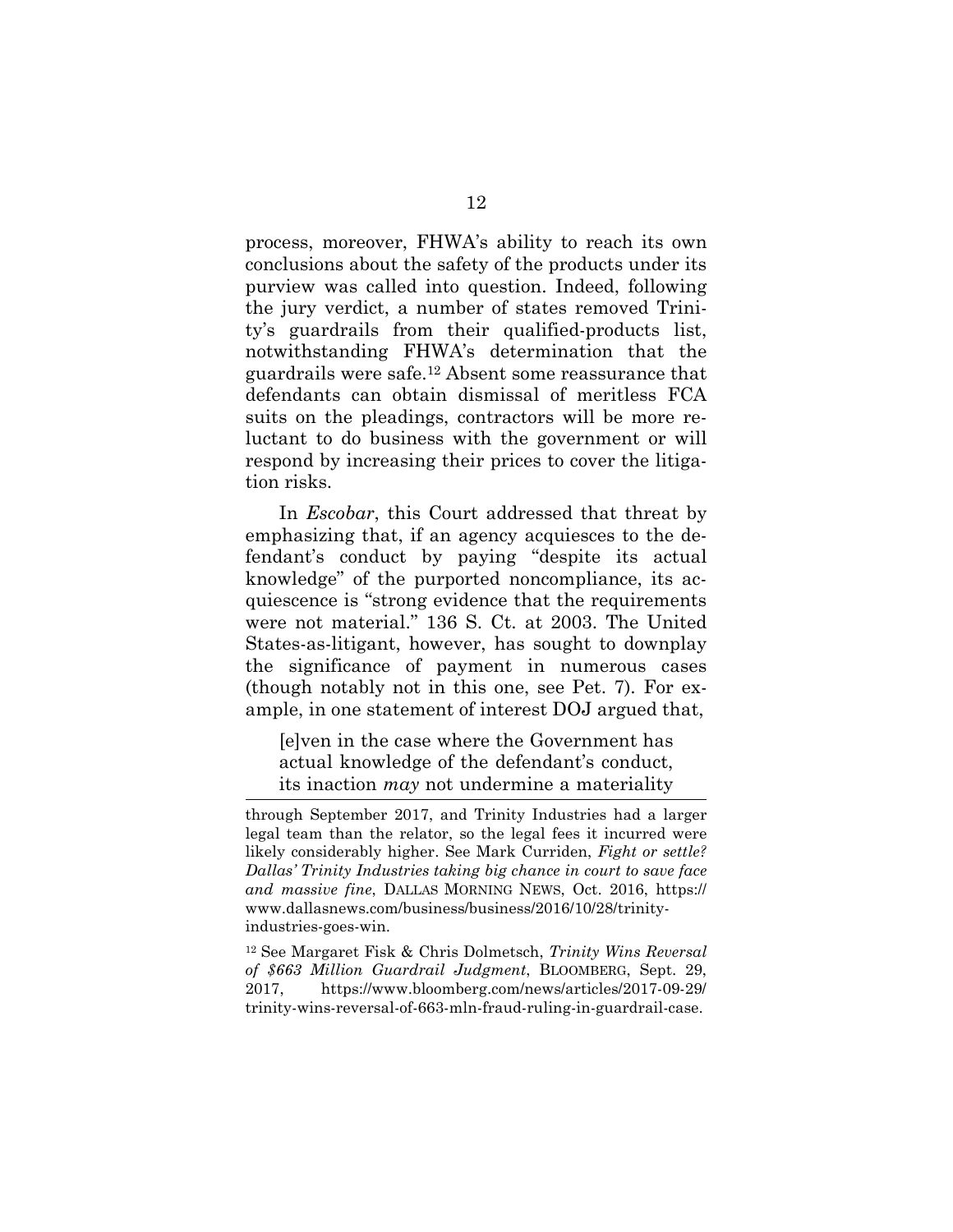finding because other important considerations, such as public health or safety, *may* dictate that the Government continue to accept and pay for the items or services even with actual knowledge of the violations of a law, regulation, or contract.<sup>[13](#page-18-0)</sup>

In another statement of interest, the government likewise took the position that "the fact that the government *may* continue to pay even after discovering wrongdoing does not establish a lack of materiality" and that "[t]he government *may* wish to avoid further cost or simply wish to afford an accused party the opportunity to be heard in court."[14](#page-18-1)

The Ninth Circuit adopted this view below. The court of appeals declined "to read too much into the FDA's continued approval" and noted that "there are many reasons the FDA *may* choose not to withdraw a drug approval." Pet. App. 31a (emphasis added). But speculation about the hypothetical reasons an agency *may* have to continue paying despite knowledge of an alleged impropriety is inconsistent with *Escobar*'s holding that payment in such circumstances is "strong evidence" that the requirement in question is not a material condition for payment—and with its holding that the relator, not the defendant, bears the burden of establishing materiality with "plausibility and particularity." 136 S. Ct. at 2003–2004 & n.6.

<span id="page-18-0"></span><sup>13</sup> U.S. Statement of Interest at 5, *United States* v. *Astrazeneca Biopharmaceuticals*, *Inc.*, No. 14-cv-1718 (E.D.N.Y. Aug. 8, 2016), ECF No. 103 (emphasis added).

<span id="page-18-1"></span><sup>14</sup> U.S. Statement of Interest at 15, *United States* v. *Celgene Corp*., No. CV 10-3165 (C.D. Cal. Aug. 29, 2016), ECF No. 328 (emphasis added).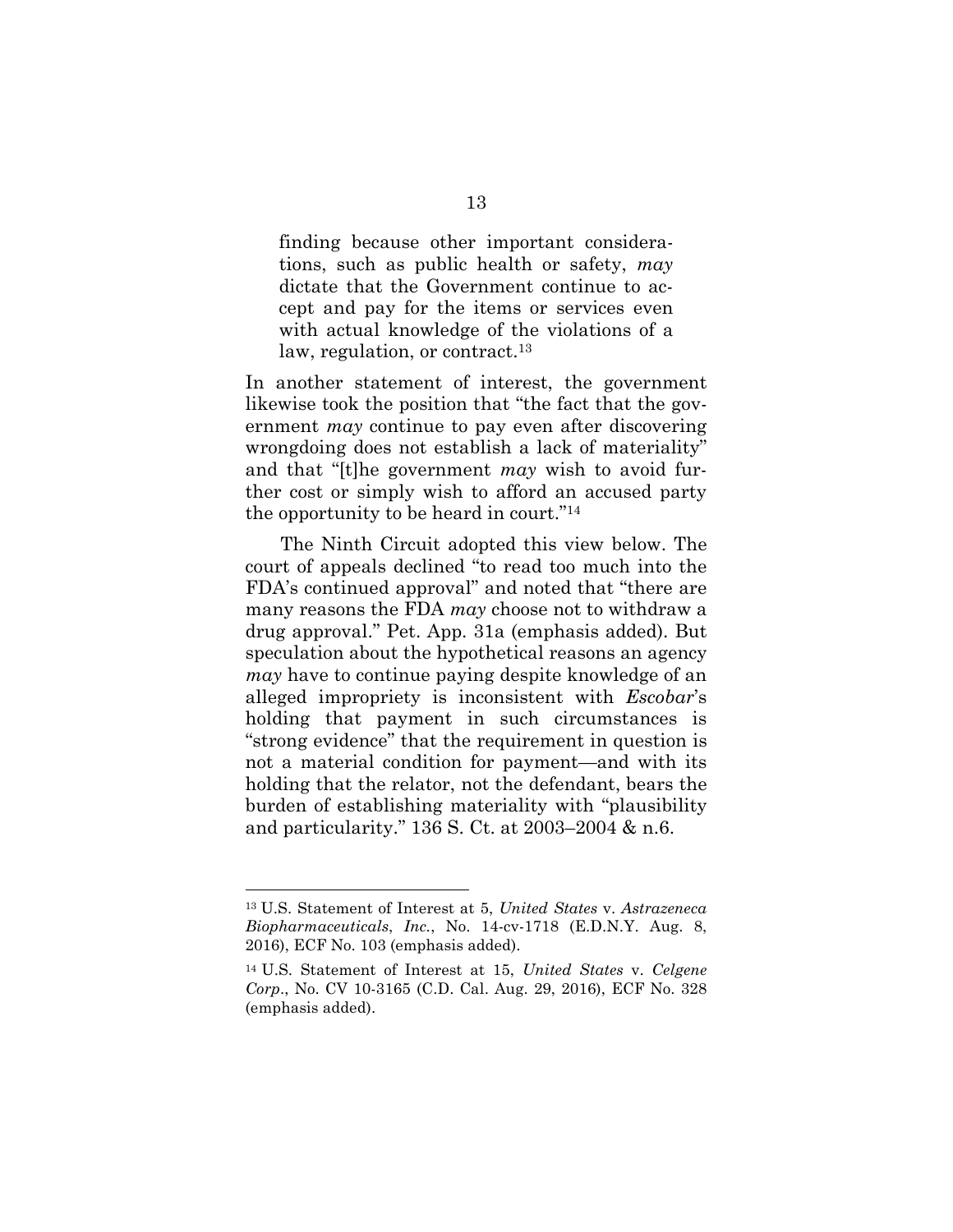Accordingly, if an agency is aware of the alleged noncompliance but continues to pay in full, the appropriate question is not whether the agency "*may*" have had some reason to continue paying (apart from the immateriality of the representation) but whether the relator *has* sufficiently alleged that *evidence* of such a *contemporaneous* reason exists. Moreover, if the complaint establishes that the agency not only was aware of the alleged illegality, but conducted an investigation and concluded that the defendant was in compliance, dismissal is appropriate under *Escobar*. See*, e.g., D'Agostino* v. *ev3, Inc*., 845 F.3d 1, 8 (1st Cir. 2016) ("FDA's failure actually to withdraw its approval \* \* \* in the face of [relator's] allegations precludes [relator] from resting his claims on a contention that FDA's approval was fraudulently obtained"); *U.S. ex rel. Petratos* v. *Genentech Inc.*, 855 F.3d 481, 490 (3d Cir. 2017) (affirming district court's dismissal based on FDA's "continued \* \* \* approval" of drug in question despite its knowledge of facts set forth in relator's complaint).

Contractors, agencies, and the enforcement community have differing interests. Contractors have an interest in minimizing their exposure to FCA liability. Purchasing agencies have an interest in conducting their procurements and managing their business affairs in a manner consistent with procurement statutes and regulations. And relators have an interest in identifying any violation, regardless of its significance, that can yield a settlement or judgment.

Dismissal in the event of government acquiescence appropriately balances these interests. Dismissal not only is required by *Escobar* but also—not coincidentally—is consonant with federal procurement